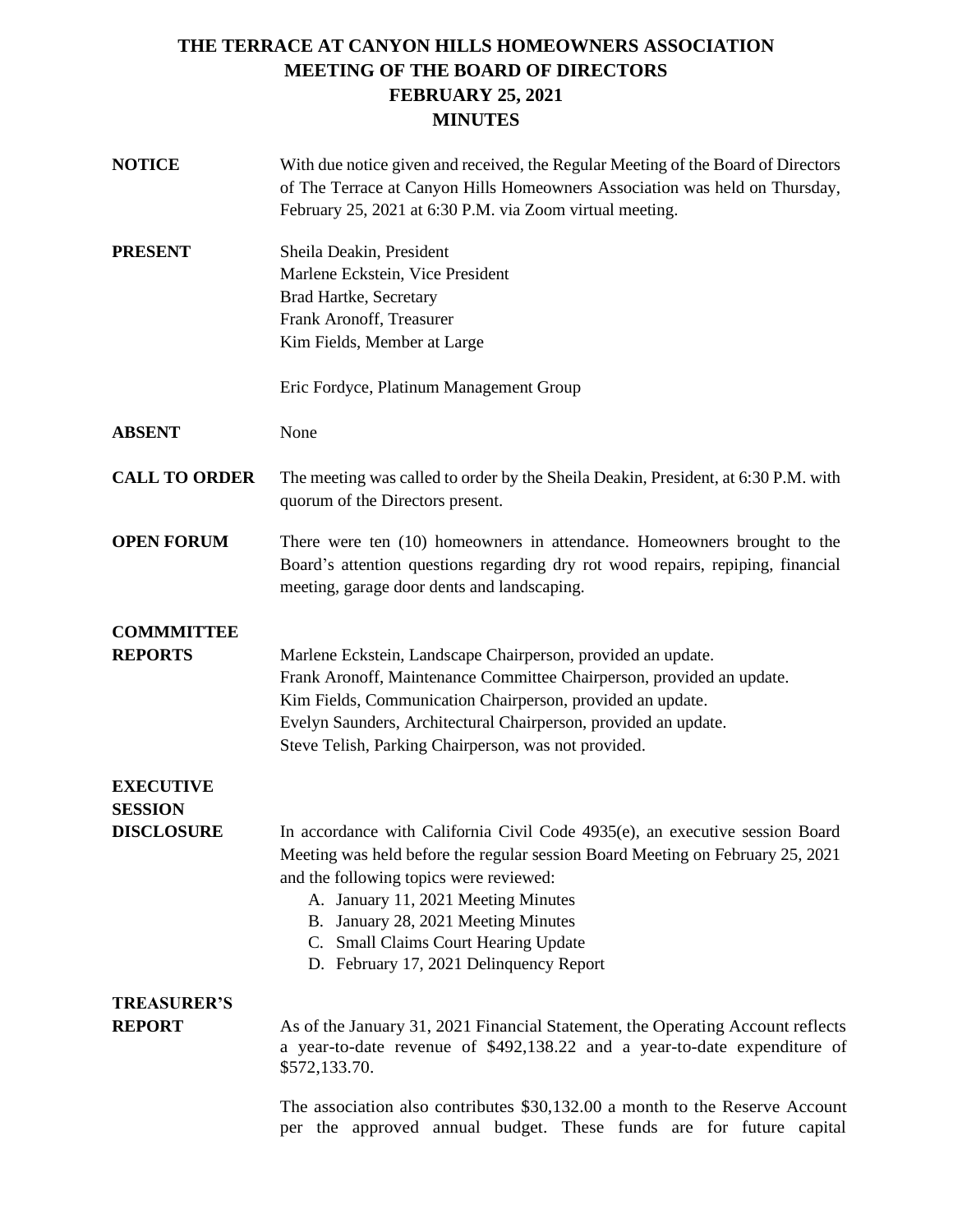# **THE TERRACE AT CANYON HILLS HOMEOWNERS ASSOCIATION MEETING OF THE BOARD OF DIRECTORS FEBRUARY 25, 2021 – PAGE 2**

|                                   | improvements and replacement components per the reserve study. The total<br>Reserve Funds as of January 31, 2021 are \$1,242,002.62.                                                                                                                                                                                                                                                                                                                                                                                                                                                                                                                                                                                                                                                                                                                              |
|-----------------------------------|-------------------------------------------------------------------------------------------------------------------------------------------------------------------------------------------------------------------------------------------------------------------------------------------------------------------------------------------------------------------------------------------------------------------------------------------------------------------------------------------------------------------------------------------------------------------------------------------------------------------------------------------------------------------------------------------------------------------------------------------------------------------------------------------------------------------------------------------------------------------|
|                                   | Total Accounts Receivables as of February 17, 2021 are \$3,584.47.                                                                                                                                                                                                                                                                                                                                                                                                                                                                                                                                                                                                                                                                                                                                                                                                |
| <b>CONSENT</b><br><b>CALENDAR</b> | The Board of Directors reviewed the consent calendar below.<br>A. Approval of the January 18, 2021 Board of Directors Meeting Minutes.<br>Following review and discussion, a motion was made by Frank Aronoff<br>and seconded by Brad Hartke to approve the minutes as amended. The<br>motion passed 4 -1 with Marlene Eckstein abstained.<br>B. Approval of the January 28, 2021 Board of Directors Meeting Minutes.<br>Following review and discussion, a motion was made by Frank Aronoff<br>and seconded by Brad Hartke to approve the minutes as amended. The<br>motion passed 4 -1 with Marlene Eckstein abstained.<br>C. Acceptance of the Financials. Following review and discussion, a motion<br>was made by Frank Aronoff and seconded by Brad Hartke to approve the<br>minutes as amended. The motion passed 4 -1 with Marlene Eckstein<br>abstained. |
| <b>NEW BUSINESS</b>               | A. Landscape Common Area Improvements<br>The Board of Directors reviewed a proposal submitted by Quezada Pro<br>Landscaping to fill in the bare areas at the Santa Rosa Pool. Following<br>review and discussion, a motion was made by Sheila Deakin and seconded<br>by Frank Aronoff to approve the pea gravel proposal in the amount of<br>\$290.00 and installation in June 2021. The motion passed unanimously.                                                                                                                                                                                                                                                                                                                                                                                                                                               |
|                                   | B. Common Area Improvement Proposals<br>The Board of Directors reviewed proposals submitted by Carasso<br>Construction for the December 2020 (600 Circle), January 2021(100<br>Circle), and February 2021(200 Circle) maintenance inspection punch<br>lists. Following review and discussion, a motion was made by Brad<br>Hartke and seconded by Marlene Eckstein the approve the proposals<br>for termite repairs only for the following maintenance inspections:<br>December 2020, January 2021, and February 2021 as presented. The<br>motion passed unanimously.                                                                                                                                                                                                                                                                                             |
|                                   | C. Association's Insurance Renewal<br>The Board of Directors reviewed proposals submitted by LaBarre/Oksnee<br>Insurance for the annual insurance renewal in the amount of \$29,239.00.<br>Following review and discussion, a motion was made by Kim Fields and<br>seconded by Brad Hartke to approve the proposal as presented. The motion<br>passed unanimously.                                                                                                                                                                                                                                                                                                                                                                                                                                                                                                |

D. Roof Repairs – Proposal

The Board of Directors reviewed a proposal for roof repairs at 312 San Nicholas submitted by Jim Murray Roofing in the amount of \$1,796.00. Following review and discussion, a motion was made by Frank Aronoff and seconded by Marlene Eckstein to approve the proposal as presented. The motion passed unanimously.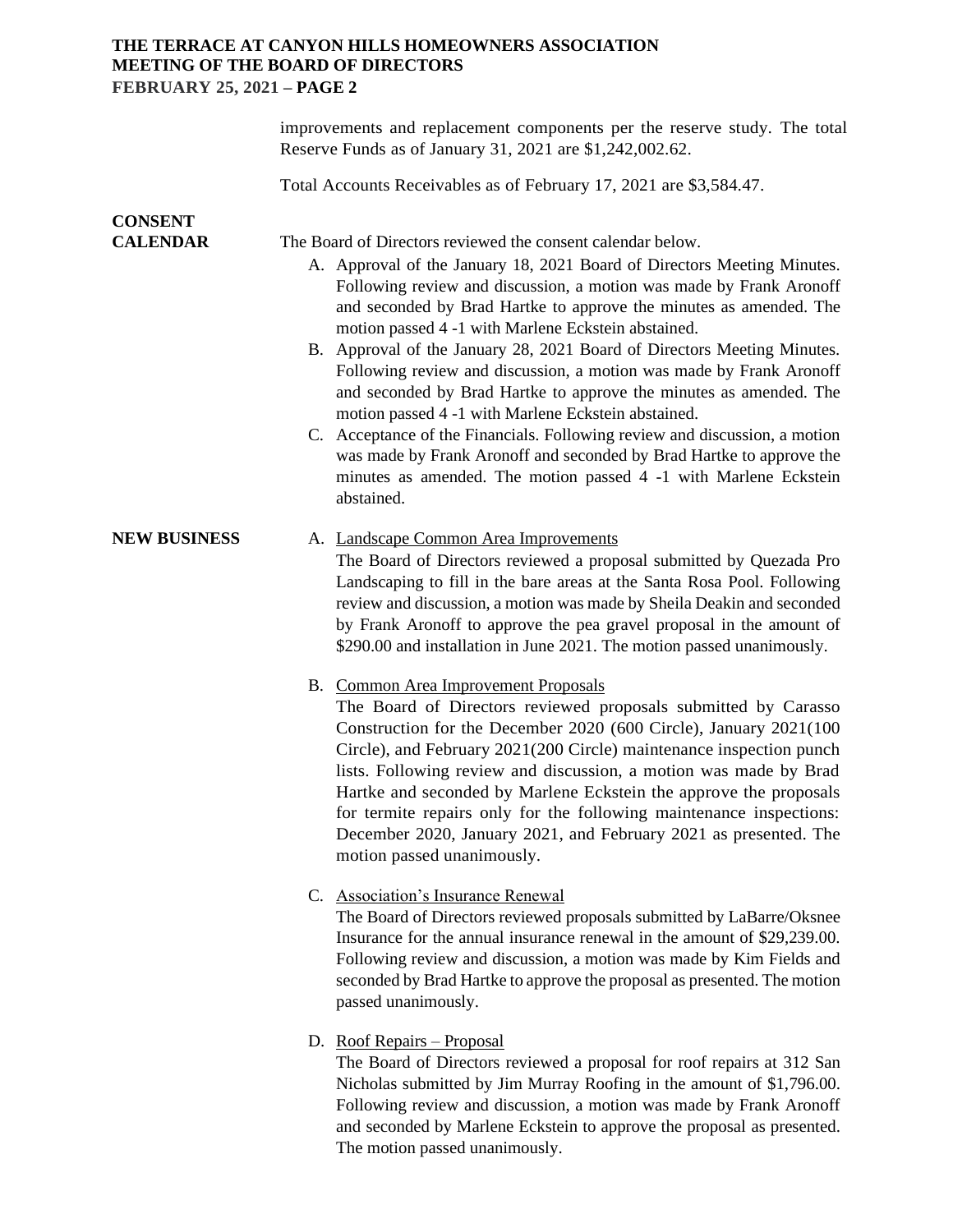## **THE TERRACE AT CANYON HILLS HOMEOWNERS ASSOCIATION MEETING OF THE BOARD OF DIRECTORS FEBRUARY 25, 2021 – PAGE 3**

#### E. Anti-Harassment Policy Review

The Board of Directors reviewed the Anti-Harassment Policy. Following review and discussion, it was the general consent of the Board of Directors to table this until the March meeting. All recommended changes are to be sent to Management by March 5, 2021 for the attorney to review.

#### F. Enforcement Policy Review

The Board of Directors reviewed the enforcement policy. Following review and discussion, it was the general consent of the Board of Directors to table this until the March meeting. All recommended changes are to be sent to Management by March 5, 2021 for the attorney to review.

### G. Potential Special Assessment Review

The Board of Directors reviewed the special assessment disclosure. Following review and discussion, it was the general consent of the Board of Directors to approve the disclosure that the association has a potential special assessment in the future.

## H. Homeowner Requests

- 1. 212 Santa Rosa Court / 602 San Nicholas The homeowners sent a thank you letters to the Board of Directors. No further action was required.
- 2. 413 San Nicholas– Management was instructed to send a third-party plumber to inspect the homeowner's plumbing, per homeowner's request. Following review and discussion, a motion was made by Kim Fields and seconded by Brad Hartke to accept the third-party assessment the unit repipe did not affect the water flow of the shower/tub. The recommendation was to replace the shower valve in order to fix the water flow.
- 3. 501 San Nicholas Plumbing reimbursement in the amount of \$578.00. Following review and discussion, a motion was made by Kim Fields and seconded by Frank Aronoff to deny the request for two reasons, the dishwasher's water supply line is homeowners' responsibility and in September 2020 Newsletter it was stated to all homeowners / residents to contact Management with a leak or homeowner may be responsible for all costs. The motion passed unanimously.
- 4. 100 Santa Rosa Plumbing reimbursement in the amount of \$424.00. Following review and discussion, a motion was made by Sheila Deakin and seconded by Marlene Eckstein to deny the request as back in September 2020 Newsletter it was stated to all homeowners / residents to contact Management with a leak or homeowner may be responsible for all costs. The motion passed unanimously.
- 5. 105 & 106 Santa Rosa Plant selection. Following review and discussion, it was the general consent of the Board of Directors to finalize the decision at the March Landscape inspection.
- 6. 106 Santa Rosa Suggestion for utility box covers if homeowner would like to buy and install. Following review and discussion, it was the general consent of the Board of Directors to take no further action.